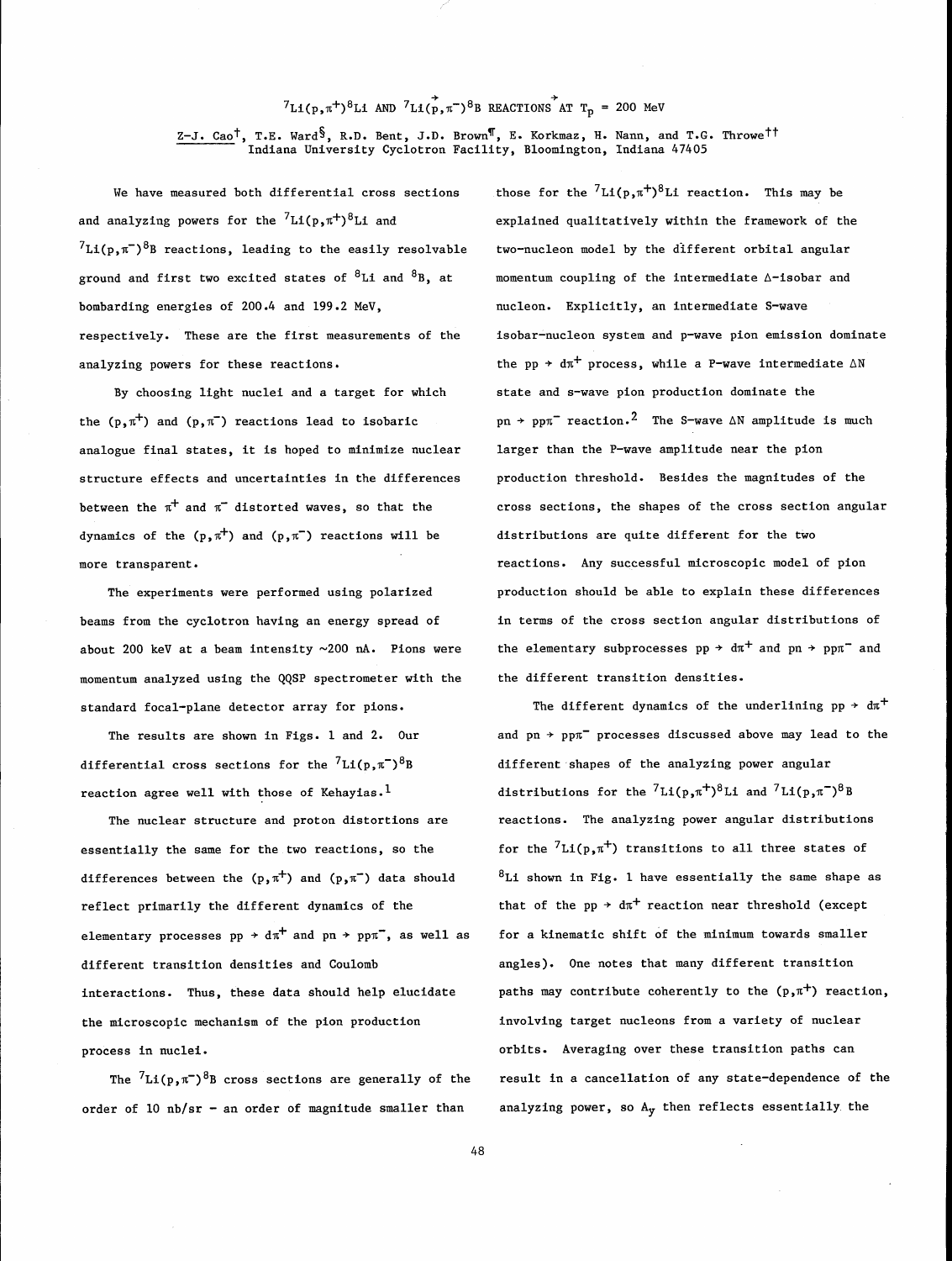

Figure 1. Angular distributions of the cross sections and analyzing powers for the  ${}^{7}Li(p,\pi^{+}){}^{8}Li$  reaction leading to the ground, 0.98 MeV, and 2.26 MeV states of  ${}^{8}Li$  at a bombarding energy of 200.4 MeV.



Figure 2. Angular distributions of the cross sections and analyzing powers for the  $^{7}Li(p,n^{-})^{8}B$  reaction leading to the ground, 0.78 MeV, and 2.32 MeV states of  $^{8}B$  at a bombarding energy of 199.2 MeV.

analyzing power of the underlying  $pp \rightarrow \pi^+d$  process. isobar-nucleon formation. In contrast, two types of

Thus, our data provide further evidence for the analyzing power angular distributions are seen in the dominance of the two-nucleon mechanism in the nuclear  ${}^{7}Li(p,\pi^{-})^{8}B$  data. One of them is illustrated in Fig.<br>(p, $\pi^{+}$ ) process near threshold and exhibit features 2(c). This pattern is quite similar to that observed 2(c). This pattern is quite similar to that observed which may be characteristic of S-wave intermediate for transitions to stretched two-particle one-hole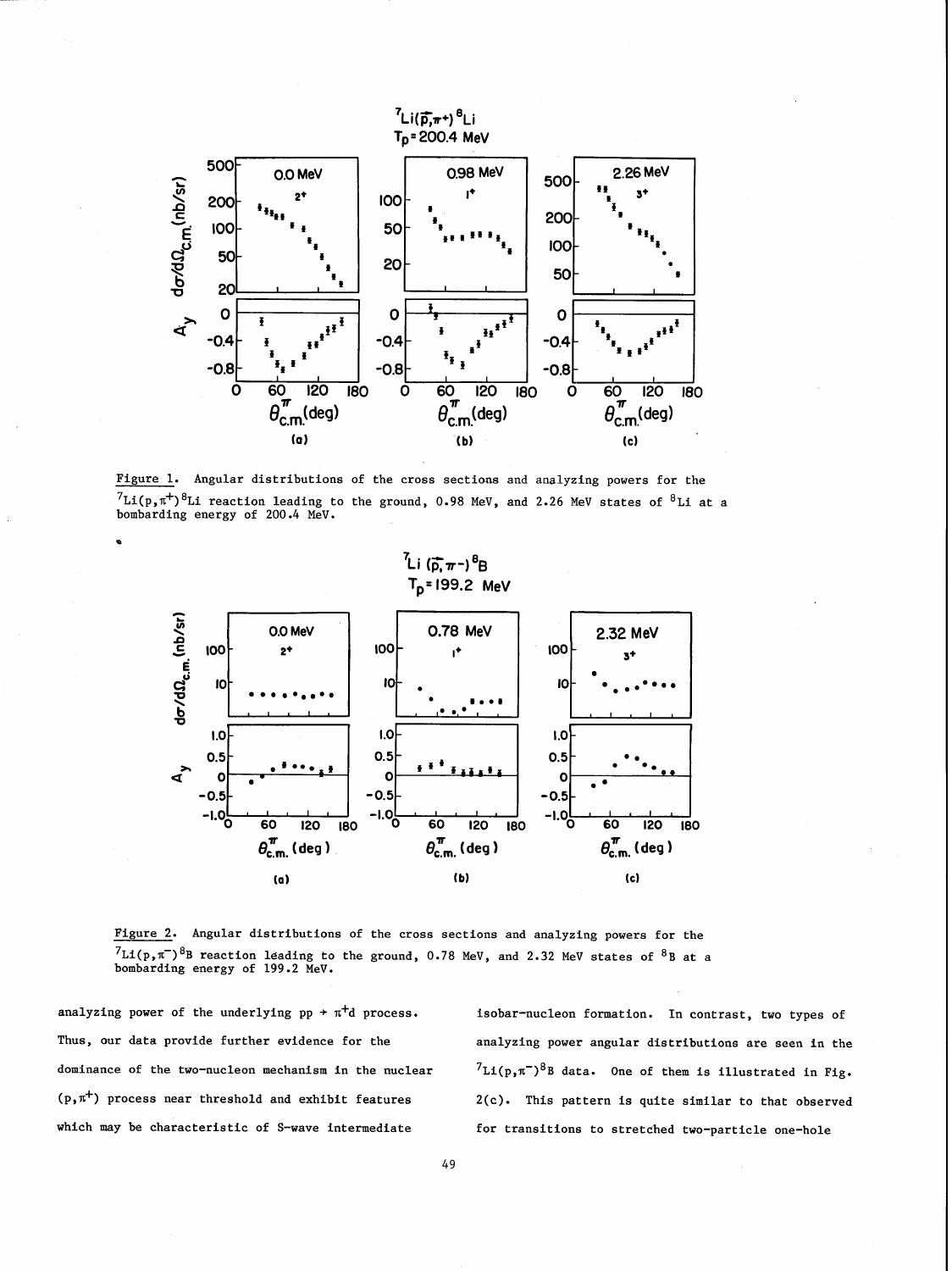analyzing power angular distribution, which seems to be one-hole angular momentum couplings,  $\left[\left(\pi p_3/2\right)^2 J=2\right]$ a "signature" of (p, $\pi^-$ ) transitions to stretched  $(\nu p_{3/2})^{-1}$ ] $_{7/2}$ , [{ $(\pi p_{3/2})$ ( $\pi p1/2$ )}  $_{J=2}$  ( $\nu p_{3/2}$ )<sup>-1</sup>] $_{7/2}$ , and high-spin 2p-lh final states, is distinctly different  $[(\pi p_1/z)^2]_{=0}$  ( $\gamma p_3/z$ )<sup>-1</sup>]3/2, which lead to the final from the other type illustrated by Fig. 2(b), which configurations (a), (b), and (c), respectively. The seems to be characteristic of transitions to low spin mon-stretched 2p-lh configuration with two protons and states. The state-dependence of the analyzing powers one neutron hole in the  $p_3/2$  orbit is may result from a small analyzing power of the  $[(\pi p_3/2)^2_{J=0}(\nu p_3/2)^{-1}]_{3/2}$ . Based on coefficients of elementary  $pn \rightarrow pp\pi$  process near the pion production fractional parentage, the stretched and non-stretched threshold,. which is suggested by recent studies<sup>5</sup> of the configurations contribute to case (a) with  $13C(p,n^{-})$ <sup>14</sup>0 reaction leading to continuum final probabilities of about 83% and 17%, respectively. It states, which essentially eliminate nuclear structure follows from the above arguments that the  ${}^{8}$ B ground effects. **State can be reached by an admixture of stretched and** 

analyzing power angular distributions described above 0.78 MeV state involves non-stretched configurations for the  ${}^{7}Li(p,\pi^-)^{8}B$  reaction, based on nuclear only; and for the 2.32 MeV state, case (c) requires a structure arguments, is the following. Shell model pure stretched 2p-1h configuration and case (a) calculations performed using the computer code  $0XBASH^6$  contains mainly the stretched component. These with the two-body interactions of Cohen and Kurath<sup>7</sup> and arguments are consistent with the stretched-state a model space restricted to the p-shell  $(\text{lp}_1/\text{2}$  and analyzing power signature for the 2.32 MeV state, a lp3/2 orbits) in the proton-neutron formalism give that weaker stretched-state signature for the ground state, the  ${}^{8}B$  ground state,  $J^{\pi} = 2^{+}$ , is a mixture of 63% and no such signature for the 0.78 MeV state. With configuration (a),  $\left[\left(\pi p_{3/2}\right)^3 J=3/2 \right.$  (vp $_{3/2}$ )], and 14% this interpretation, the data provide further evidence configuration (b), [( $\pi$ p $_3/2$ ) $^2$  ( $\pi$ p $_1/2$ ) ( $\text{v}$ p $_3/2$ )]. In for the characteristic shapes of the analyzing power contrast, the 0.78 MeV,  $J^{\pi} = 1^+$ , state has 10%' angular distributions for  $(p, \pi^-)$  transitions to 2p-1h configuration (a) and 70% configuration (b). The 2.32 stretched states, which are quite different from those MeV,  $J^{\pi}$  = 3<sup>+</sup>, state is an admixture of 63% for low spin transitions. This stretched-state configuration (a) and 24% configuration (c),  $[(\pi p_3/\gamma_2)]$  signature has been used as a spectroscopic tool to ( $\pi$ p $_1$ / $_2$ ) $^2$ J=O ( $\text{v}$ p $_3$ / $_2$ )]. Assuming a pure configuration identify the spin structures of high-spin states  $\left[\left(\frac{\pi p_3}{2}\right) \left(\frac{v p_3}{2}\right)^2\right]_{=0,2}$   $\left.\right]$  for the  $^7$ Li ground state, preferentially populated in the  $\left(p,\pi^-\right)$  reaction. a stretched two-particle one-hole configuration (with It is hoped that the data presented here will respect to the target nucleus) can couple to the provide useful tests of the microscopic model of initial target spin  $3/2^-$  to give  ${}^{8}B$  total spins and nuclear pion production currently under development at parities of  $J^{\pi} = 2^{+}$  and  $3^{+}$  for configuration (a), IUCF.<sup>9</sup>  $J^{\pi} = 2^{+}$ ,  $3^{+}$ , and  $4^{+}$  for configuration (b), and  $J^{\pi} = 0^{+}$ ,

states in near threshold (p, $\pi$ ) studies on a number of 1<sup>+</sup>, 2<sup>+</sup>, and 3<sup>+</sup> for configuration (c). Here, the term targets from  $A = 19$  to  $A = 89.1334$  This type of "stretched" refers to maximum spin for the two-particle A qualitative explanation of the behavior of the non-stretched two-particle one-hole configurations; the

50